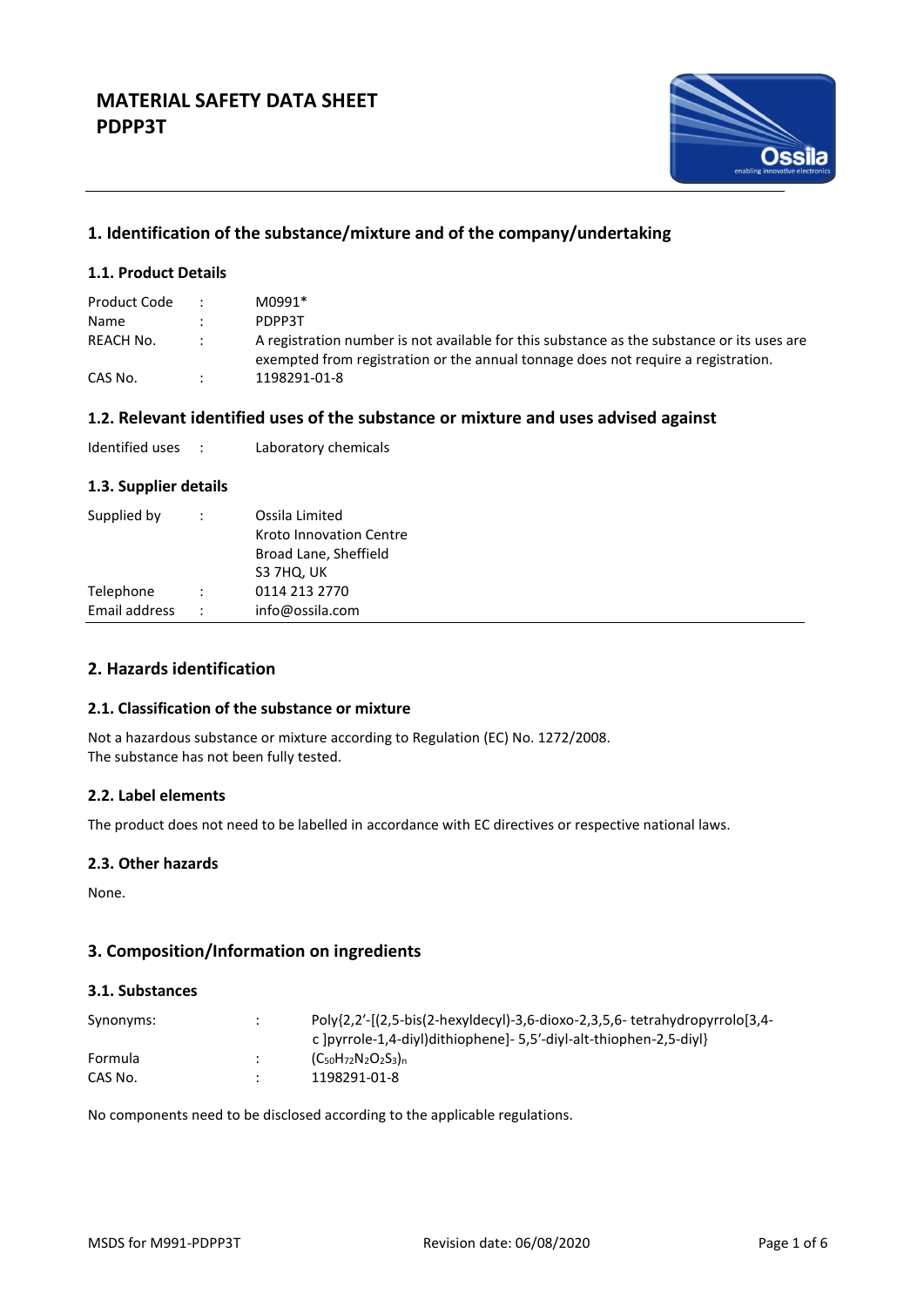# **4. First aid measures**

### **4.1. Description of first aid measures**

#### **After Inhalation**

If inhaled, remove to fresh air. If not breathing give artificial respiration. Call a physician.

#### **After skin contact**

In case of skin contact, wash with soap and flush with copious amounts of water for at least 15 minutes. Remove contaminated clothing and shoes. Call a physician.

#### **After eye contact**

In case of contact with eyes, flush with copious amounts of water for at least 15 minutes. Assure adequate flushing by separating the eyelids with fingers. Call a physician.

### **After Ingestion**

If swallowed, wash out mouth with water. Call a physician.

### **4.2. Most important symptoms and effects, both acute and delayed**

The most important known symptoms and effects are described in section 11.

### **4.3. Indication of any immediate medical attention and special treatment needed**

No data available.

# **5. Fire fighting**

### **5.1. Extinguishing media**

**Suitable extinguishing media**: Dry chemical, alcohol-resistant foam, carbon dioxide or water spray. Consult with local fire authorities before attempting large scale fire fighting operations.

### **5.2. Special hazards arising from the substance of mixture**

**Hazardous combustion products:** Carbon oxides, nitrogen oxides, sulfur oxides.

### **5.3. Advice for firefighters**

Wear a self-contained breathing apparatus if necessary. During a fire, irritating and highly toxic gases and vapours may be generated by thermal decomposition.

## **6. Accidental release measures**

### **6.1. Personal precautions, protective equipment and emergency procedures**

Wear personal protective equipment (section 8). Avoid dust formation. Ensure room is well ventilated.

### **6.2. Environmental precautions**

Do not let product enter drains.

### **6.3. Containment and cleaning**

Contain and clean up spill if safe to do so using an electrically protected vacuum cleaner or by wet-brushing. Dispose of dry waste in closed container for proper disposal according to local regulations.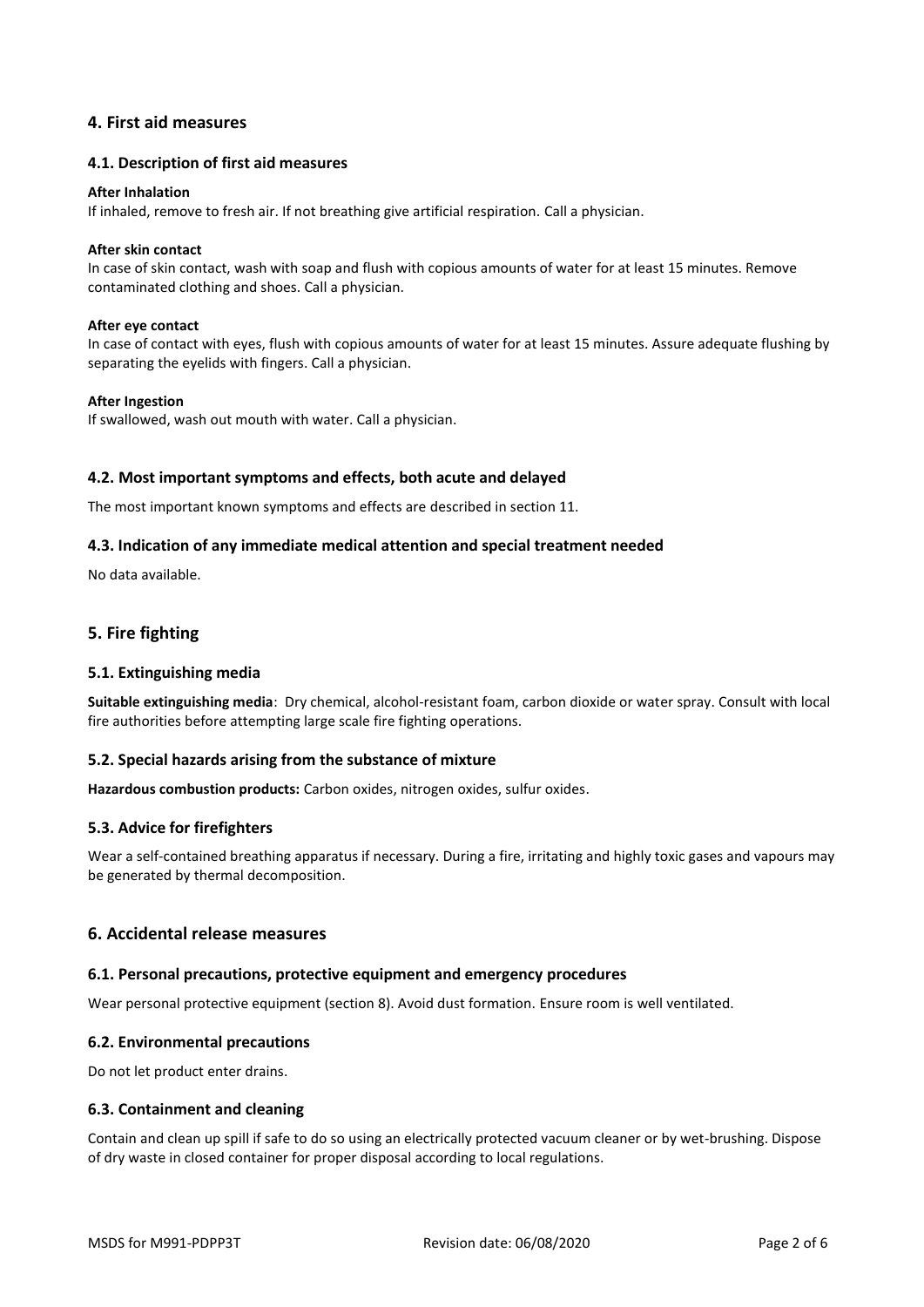# **7. Handling and storage**

# **7.1. Precautions for safe handling**

Avoid formation of dust and aerosols. Provide exhaust ventilation in places where dust is formed.

### **7.2. Conditions for safe storage, including any incompatibilities**

Store in a cool, dry place.

**Quality-related information:** Product is light sensitive. Store in the dark.

### **7.3. Specific end uses**

Use in laboratories.

# **8. Exposure controls / Personal protection**

## **8.1. Control parameters**

### **Components with workplace control parameters**

Contains no substances with occupational exposure limit values.

### **Biological occupational exposure limits**

This product does not contain any hazardous materials with biological limits.

### **8.2. Exposure controls**

### **Engineering measures**

Handle in accordance with good industrial engineering/laboratory practices for hygiene and safety. Ensure eyewash stations and safety showers are close to the laboratory workstation. Ensure good general ventilation is present when handling the product.

### **Personal protective equipment**

**Eyes:** Wear safety glasses with side-shields conforming to appropriate government standards such as NOISH (US) or EN166 (EU).

**Skin**: Handle with appropriate gloves and use proper glove removal technique to avoid skin contact. Dispose of gloves in accordance with applicable laws. Wash and dry hands.

The selected protective gloves must satisfy the specifications of EU Directive 89/686/EEC and the standard EN 374 derived from it.

**Clothing:** Wear complete suit protecting against chemicals; the type of equipment should be appropriate for the concentration and amount of dangerous substance used.

**Respirators:** Where protection from nuisance dusts is needed, use type N95 (US) or type P1 (EN 143) dust masks or those approved under appropriate government standards such as NIOSH (US) or CEN (EU).

# **General hygiene measures**

Wash thoroughly after handling. Wash contaminated clothing before reuse.

# **9. Physical and chemical properties**

### **9.1. Information on basic physical and chemical properties**

| Appearance             |           | Dark blue powder/fibres   |             |
|------------------------|-----------|---------------------------|-------------|
| Odour                  | ٠         | No data available         |             |
| Odour threshold        | $\bullet$ | No data available         |             |
| рH                     |           | No data available         |             |
| Melting/freezing point |           | No data available         |             |
| Boiling point/range    |           | No data available         |             |
| Flash point            |           | No data available         |             |
| MSDS for M991-PDPP3T   |           | Revision date: 06/08/2020 | Page 3 of 6 |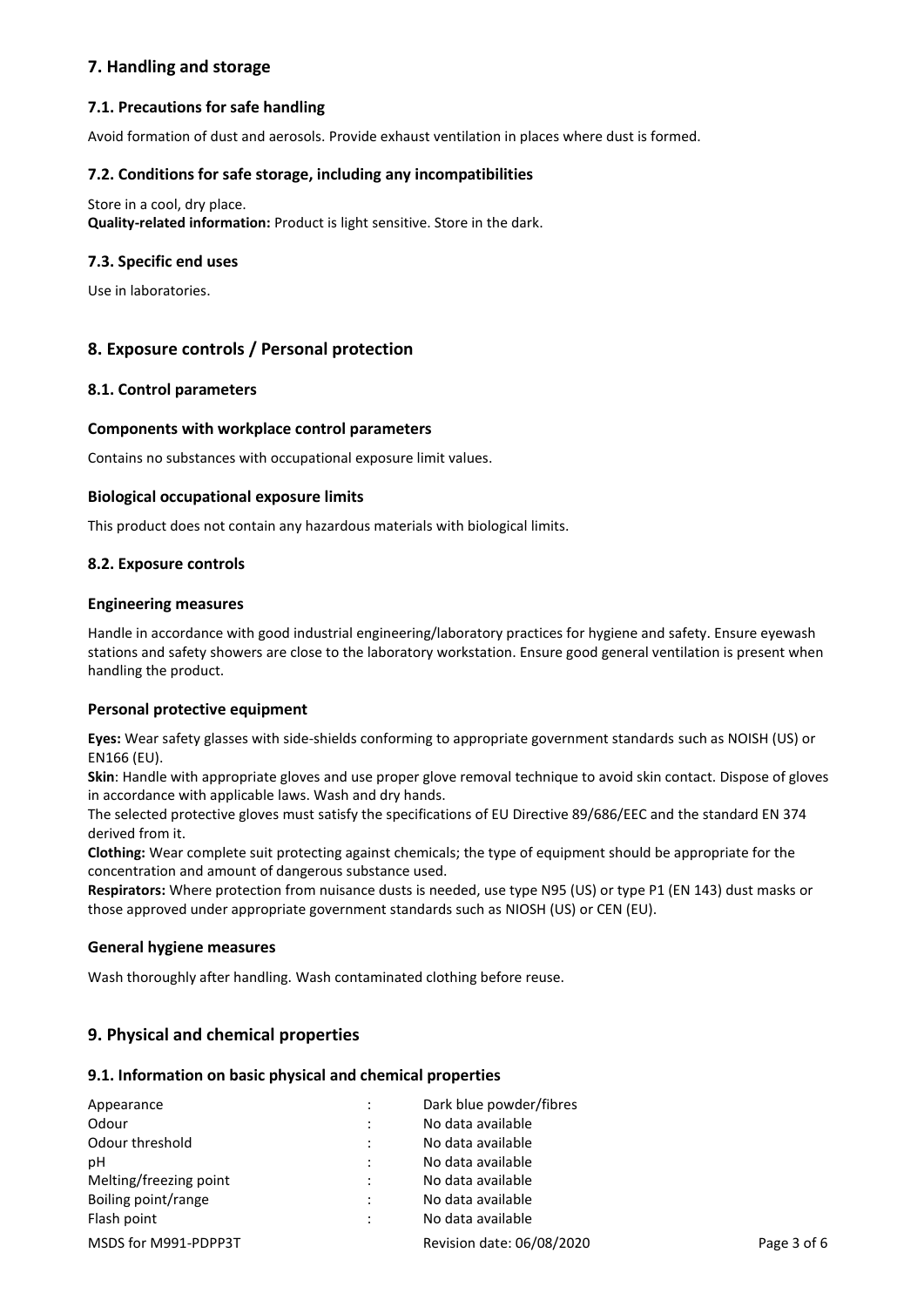| Evaporation rate                               | ٠                         | No data available                  |
|------------------------------------------------|---------------------------|------------------------------------|
| Flammability                                   | ٠                         | No data available                  |
| <b>Explosive limits</b>                        |                           | No data available                  |
| Vapour pressure                                | $\cdot$                   | No data available                  |
| Vapour density                                 | $\cdot$                   | No data available                  |
| Relative density                               | $\cdot$                   | No data available                  |
| Solubility(ies)                                |                           | Chlorobenzene, chloroform, toluene |
| Partition coefficient: <i>n</i> -octanol/water | $\bullet$                 | No data available                  |
| Autoignition temperature                       | ٠<br>$\lambda$            | No data available                  |
| Decomposition temperature                      | ٠<br>$\ddot{\phantom{0}}$ | No data available                  |
| Viscosity                                      | ٠<br>٠                    | No data available                  |
| Explosive properties                           | ٠<br>$\bullet$            | No data available                  |
| Oxidising properties                           |                           | No data available                  |

# **9.2. Other safety information**

No data available.

# **10. Stability and reactivity**

### **10.1 Reactivity**

No data available.

## **10.2. Chemical stability**

Stable under normal temperatures and pressures under recommended storage conditions.

### **10.3. Possibility of hazardous reactions**

No data available.

## **10.4. Conditions to avoid**

No data available.

### **10.5. Incompatible materials**

Strong oxidising agents.

### **10.6. Hazardous decomposition products**

No known hazardous decomposition products.

# **11. Toxicological information**

# **11.1. Information on toxicological effects**

MSDS for M991-PDPP3T Revision date: 06/08/2020 Page 4 of 6 **Acute toxicity** No data available. **Skin corrosion/irritation** No data available. **Serious eye damage/eye irritation** No data available. **Respiratory or skin sensitization** No data available. **Germ cell mutagenicity** No data available. **Carcinogenicity** No data available. **Reproductive toxicity** No data available. **Specific target organ toxicity - single exposure**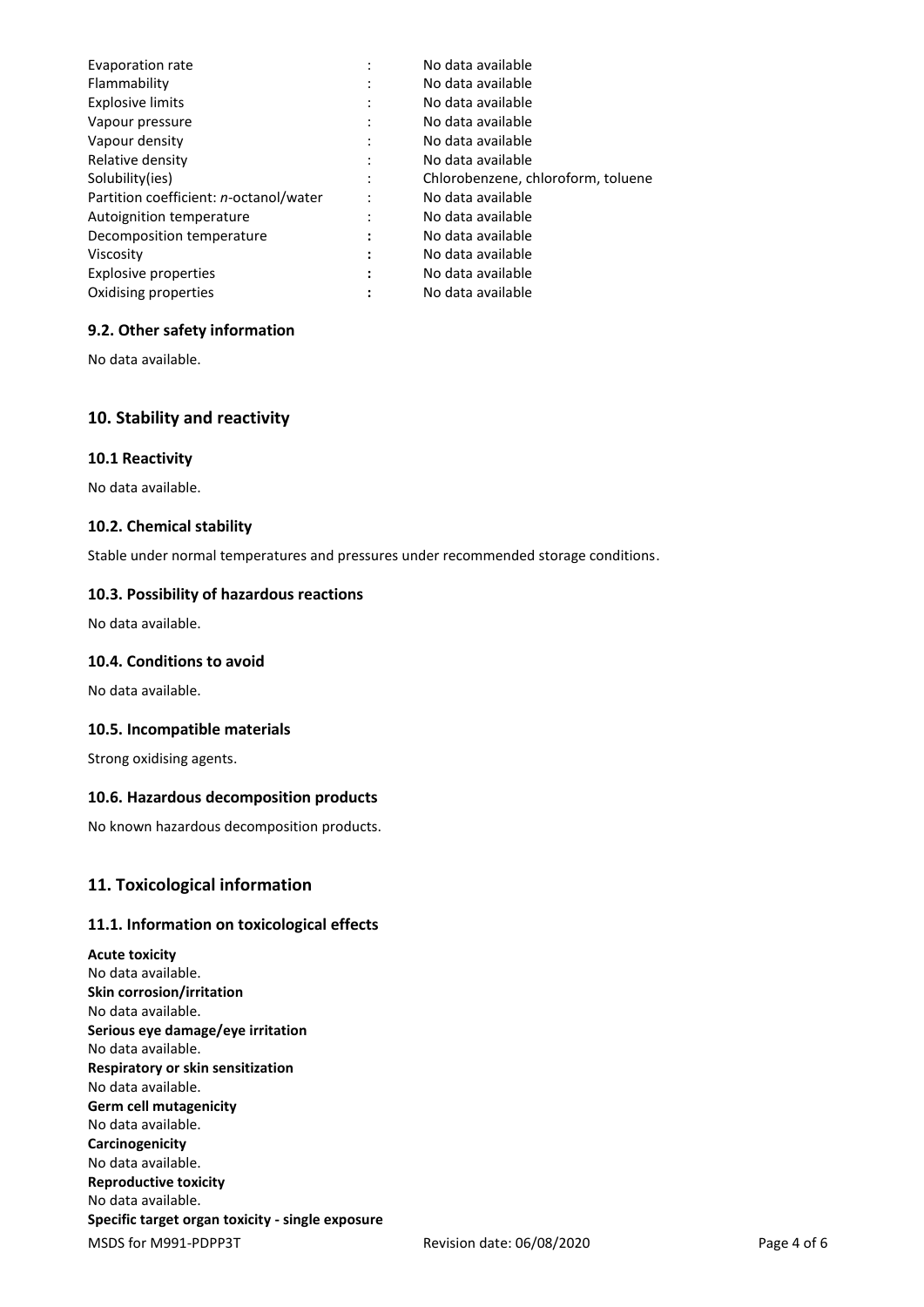No data available. **Specific target organ toxicity - repeated exposure** No data available. **Aspiration hazard** No data available. **Routes of exposure** Eye contact, ingestion, inhalation, skin contact. **Signs and Symptoms of Exposure** No data available.

To the best of our knowledge, the chemical, physical, and toxicological properties have not been thoroughly investigated.

# **12. Ecological information**

## **12.1. Toxicity**

No data available.

### **12.2. Persistence and degradability**

No data available.

### **12.3. Bioaccumulative potential**

No data available.

#### **12.4. Mobility in soil**

No data available.

### **12.5. Results of PBT and vPvB assessment**

PBT/vPvB assessment not available as chemical safety assessment not required/not conducted.

#### **12.6. Other adverse effects**

No data available.

### **13. Disposal**

### **13.1. Waste treatment methods**

#### **Product**

Burn in a chemical incinerator equipped with an afterburner and scrubber. Observe all federal, state and local environmental regulations and directives on waste and hazardous waste. Offer surplus material to a licensed professional waste disposal professional.

#### **Contaminated packaging**

Dispose of as unused product.

# **14. Transport**

Non-hazardous for road, air and sea transport.

**IATA:** Not regulated as a hazardous material. **IMO:** Not regulated as a hazardous material. **RID/ADR:** Not regulated as a hazardous material.